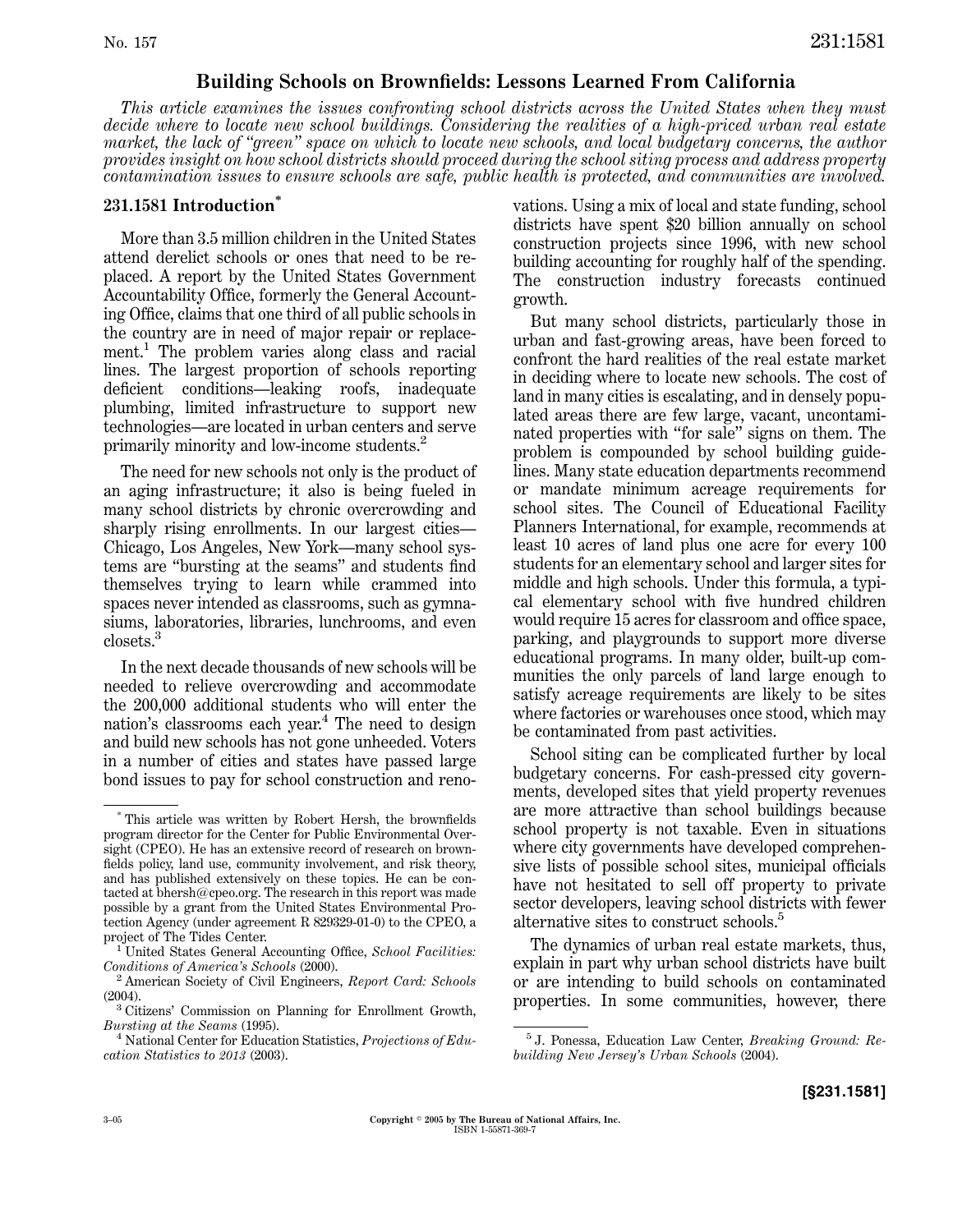may be no alternative to so-called ''brownfield'' sites. Under federal law, a brownfield site refers to ''real property, the expansion, redevelopment, or reuse of which may be complicated by the presence or potential presence of a hazardous substance, pollutant, or contaminant." <sup>6</sup> In Los Angeles, for example, residential communities have been built on extensive former oil and gas production areas. Given the legacy of contamination in these areas, if brownfields sites were excluded as options for school construction, new schools would not be built in these communities. Another reason school boards may consider brownfield sites is that land prices have increased faster than the funds available to school districts. As such, clean sites, or greenfields, may be priced beyond the resources of the school district.

There are, of course, alternatives to brownfields sites for school construction, but they may be politically unfeasible. One alternative is to site the school on undeveloped property, but this may run counter to a locality's comprehensive plans and may not be the location where the school is most needed. School districts can use eminent domain to acquire property and to demolish existing homes and businesses for new school construction. This policy, however, can have steep economic and political costs for school boards, and runs counter to the notion embraced by many groups that new schools should help to reinvigorate community life and strengthen local ties, not displace local residents and businesses.

For districts that need to build new schools, the central question is how to provide students with safe and nurturing facilities when the only available land consists of sites that might be contaminated by past agricultural, commercial, or industrial activities. This report will consider what safeguards are in place to ensure schools built on brownfields are safe for children. It also will examine the site selection process, from the initial identification of potential school sites to the selection of the preferred site. In addition, the report will discuss the roles parents, school officials, and other community stakeholders play in this process and identify the competing pressures and institutional constraints shaping their participation. And because the mission of school boards is educating children, not dealing with environmental cleanups, we will consider what types of assistance and regulatory oversight school boards require to conduct effective environmental assessments to ensure new schools are not built on sites that have been inadequately assessed and pose potential threats to children.

The issue of building schools on brownfields does not pertain only to urban school districts. While national data on school siting locations are not readily available, at a more aggregate level it is clear that a large number of schools each year are built at the edge of expanding suburban areas on former agricultural lands.<sup>7</sup> These former arable fields, nurseries, and orchards, however, can be contaminated not only from routine pesticide applications but also at particular locations on the properties, known as mixing areas, where pesticide applications were prepared. The scope of this rural brownfield problem is not known, but in California, one of the few states that requires regulatory oversight of school siting and has data on site assessments conducted at potential school sites on former agricultural lands, more than 400 potential rural school sites have been assessed. One in seven has required some form of cleanup typically removal of contaminated soil—for the site to be used as a future school.<sup>8</sup> This report will consider how these seemingly innocuous rural school sites are investigated, what type of environmental assessments are conducted, what shortcomings have been documented, and how environmental assessments at such sites can be improved.

This report considers what can be done to ensure more effective regulatory oversight and community involvement in school siting decisions. It also examines the consequences of past school siting practices and what measures need to be taken to address schools that were built on contaminated properties. One recent study found that in five states—California, Massachusetts, Michigan, New Jersey, and New York—1,100 schools have been built within a half mile of federal or state hazardous waste sites, a situation the report argues puts at risk more than 600,000 children who attend those schools.<sup>9</sup> While the report took a broad brush approach, its major contention, that past siting practices in some cases have put students at risk, is supported by evidence from the field. Contamination from past industrial activities, for example, has been discovered at 11 existing schools in Los Angeles alone during excavation for

<sup>6</sup> Comprehensive Environmental Response, Compensation, and Liability Act, 42 USC 9601(39). More information on brownfields is available at EDDG Section 153:1.

<sup>&</sup>lt;sup>7</sup> School Planning and Management, *School Construction Re-*

*port* (2004). <sup>8</sup> Interview with Angela Alfaro, Glendale, Calif., California De-

<sup>&</sup>lt;sup>9</sup> Center for Health Environment and Justice, *Creating Safe Learning Zones: Invisible Threats, Visible Actions* (2002).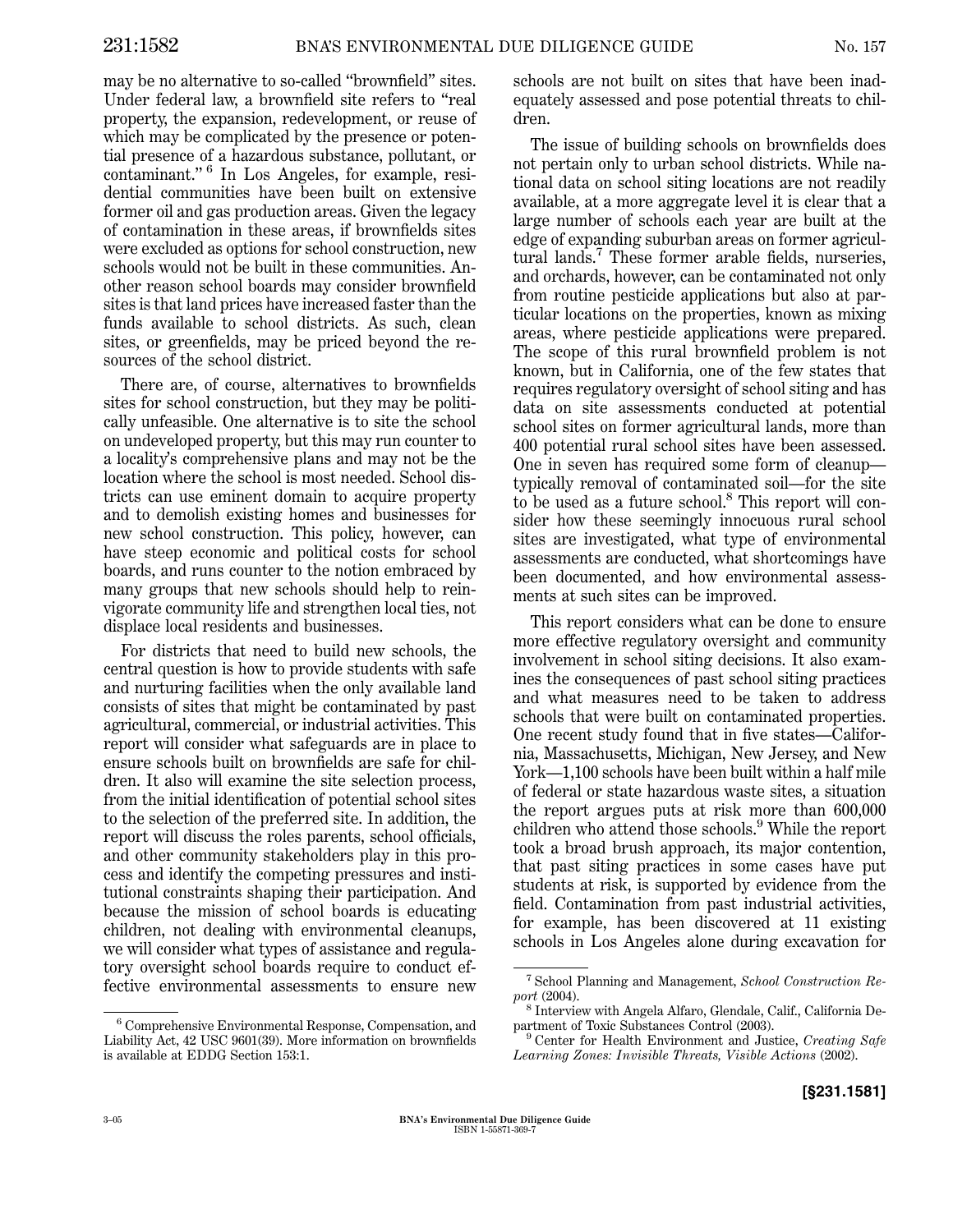new classrooms and gymnasiums.<sup>10</sup> Given the largely unregulated and lax disposal practices for hazardous wastes when many of our schools were built, it is small wonder such problems are discovered at existing schools. As part of the discussion of brownfields and schools, the report will identify what policies are needed to systematically identify and clean up schools built on contaminated properties and how school districts can learn from past failures to create more transparent and safer school siting practices.

To address these questions, the report focuses on the experiences of school sitingand brownfields in California. California is one of two states (Illinois is the other) that has passed legislation requiring the state environmental regulatory agency to review environmental assessments on properties where school districts propose to construct schools. Thus many of the problems outlined above—environmental audits of potential school sites, locating schools on rural brownfields, and dealing with contamination discovered at operating schools—have been grappled with in California by community members, politicians, school district officials, and state regulators during the past four years. Perhaps nowhere in the country is there a more pressing need to get schools up and running for hundreds of thousands of underserved students and for an exploding school age population. And perhaps nowhere in the country has the environmental aspects of school site selection at times been such a colossal failure and so politically contentious, leading to extensive legislative and institutional reforms. As in so many areas, California is a policy leader in the school siting issue, and the state's experiences, both its successes and its shortcomings, can serve as a starting point for national reforms.

#### *(a) The School Site Selection Process*

To begin the discussion of school siting practices, the power and mandated responsibilities inherent in school districts should be considered more broadly. School districts are legal entities created to fulfill the state's responsibility to provide public education opportunities for children. Thus in most states, school districts are an extension of the state and are financially independent from the local municipality.<sup>11</sup> This independence means school districts can levy taxes to

purchase school sites and have the authority to go into debt to the limit permitted by statute for both operatingexpenses and capital expenditures.

School district autonomy also applies to planning and site acquisition. No state requires school districts to cooperate with local government during the site selection process or any other process in school planning. The independence of school districts sets it apart from local government review processes except for securing zoning approval for a new school site. School districts typically must submit a request to the local municipality for appropriate zoning changes when securing a site for a school building. This gives the local government an opportunity to comment on the selection of the particular site as well as its appropriateness to the overall development of the area. In certain states, however, as in the case of California, if local planning jurisdictions object to the acquisition or impose local zoning ordinances on school construction, school districts may override by a twothirds vote most local zoning ordinances, including inconsistent municipal plans, provided the override is not arbitrary or capricious.

This brief discussion is meant to emphasize two points. First, state legislative ordinances guarantee school districts independence in all phases of policy and governance from local government, making collaborative, long-range planning for school construction more difficult between these two local jurisdictions. The lack of coordination makes it harder for school districts, as well as community stakeholders and parents, to take into account the costs and benefits across possible sites (including brownfields) at the outset of the school siting process. These typically could include the cost of land and environmental cleanup, the cost of infrastructure provision, the economic development benefits tied to school construction, the effect of new schools on business and worker location decisions, the replacement of nuisance lots liquor stores, motels, vacant lots—with schools that can provide community benefits, etc. One argument for building schools on brownfields—apart from providing better schools in needed locations—is that the schools can serve as learning and service centers for the entire community, providinga full range of services like day care, health care, libraries, and recreation opportunities, and by so doing help to revitalize <sup>10</sup> California State Auditor, *Los Angeles Unified School Dis-* poorer urban neighborhoods.<sup>12</sup> But without careful

*trict: Its School Site Selection Process Fails to Provide Information Necessary for Decision Making and to Effectively Engage the Community* (1999).<br><sup>11</sup> K. Alexander and M. D. Alexander, American Public School

Law, 4th Ed., Wadsworth Publishers (1998).

<sup>12</sup> C. E. Beaumont and E. G. Pianca, National Trust for Historic Properties, *Historic Neighborhood Schools in the Age of Sprawl: Why Johnny Can't Walk to School* (2000); S. Bingler, L. Quinn, et al., National Clearinghouse for Educational Facilities, *Schools as*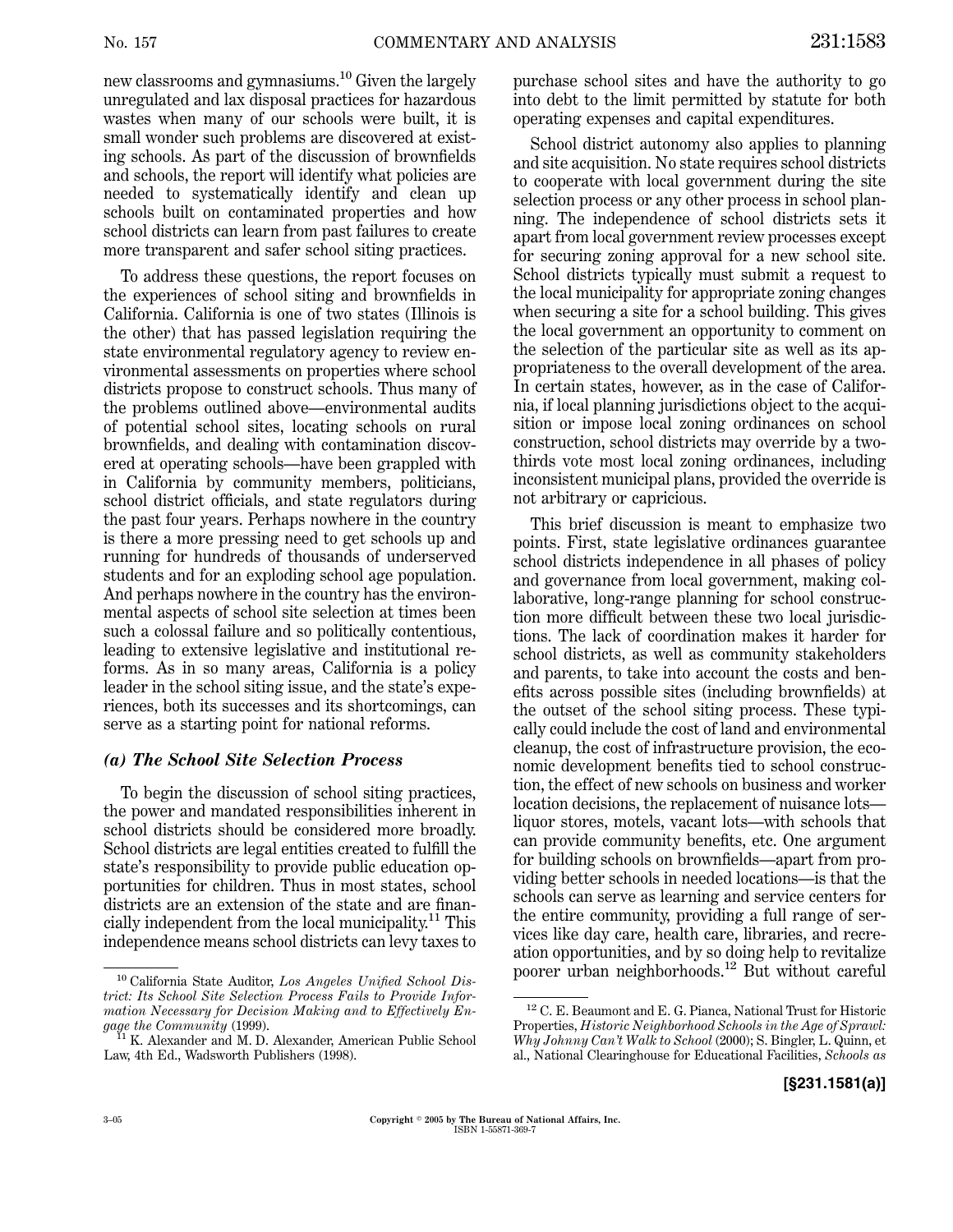planning, school districts and municipalities are unlikely to identify what sort of trade-offs communities find acceptable when brownfields sites are considered for new schools.

Second, school districts, as special jurisdictions created by the state, have a narrow and focused mission to provide education for children and youths and will consider a potential school site through the lens of how it can materially affect the educational program and opportunities for students. In the realm of site selection and brownfields, the school district leadership—usually the school board members who will vote on school siting—often do not have the professional skills or the technical expertise to evaluate environmental assessments of potential school sites. How then are environmental hazards at potential schools sites identified, how are they assessed, and what entities evaluate the risks posed and the extent of cleanup required if school construction proceeds on the site?

To compete effectively in the real estate market for appropriate sites, some school districts give primary responsibility for site selection to staff with professional experience in real estate and asset management. While there is no uniform site selection process across the country, in most cases school district officials typically will prepare a study area proposal for a new school based on an analysis of demographic data related to projected population growth and overcrowding and engage in initial feasibility studies. The school district then will convene public meetings in the targeted area to solicit community views of potential sites. Typically the next step is to review and evaluate the proposed sites according to a limited set of factors: site location and size, proximity to students the school will serve, high or low land costs, high or low relocation costs if applicable, and the likelihood of having to use eminent domain. At this point in the process, district staff recommend a preferred site to the school board for further investigation. If the board of education approves the recommendation, school district staff and consultants then will undertake due diligence investigations to assess the suitability of the property for its use as a school facility.

## *(1) Due Diligence*

In the jargon of real estate, due diligence requirements are accepted real estate practices that are part of buying and selling property. These investigations

*Design* (2004).

include ordering a preliminary title report for the property and examining the title for any easements (that is, use restrictions) on the property that might adversely affect the proposed school use; investigating any potentially costly onsite requirements such as grading hilly areas and/or offsite requirements to develop the property into a school facility such as road widening, side walks, etc.; and most importantly in the context of siting schools on potentially contaminated lands, due diligence requirements set out what sort of environmental investigation is needed to determine if a site is polluted from past uses. This preliminary environmental site assessment generally is called a Phase I site assessment. (For more information about Phase I site assessments, see EDDG Section 111:201)

To satisfy due diligence requirements, a comprehensive Phase I assessment will reference and interpret a variety of sources of information, includingbut not limited to the following:

• a title search to identify previous owners and users;

• aerial photographs dating as far back in time as possible to ascertain prior uses of the property;

• regulatory lists, both state and federal, to identify reported leaking underground storage tanks, generators of hazardous waste, and releases of hazardous substances, both onsite and offsite within a one-half to one mile radius;

• information on site geology to assess the potential for migration of contaminants, potential impacts to ground water, etc.;

• regulatory agency files to determine current conditions and pending enforcement actions;

• a site visit to discover signs of potential hazardous conditions, discolored soils or paving, leaking drums, standing water;

• interviews with owners and employees to understand the nature of the business being conducted on the premises; and

• a review of operating plans, hazardous materials, or waste handling programs also may be appropriate.

A Phase I typically is conducted by an environmental consultant and its objective is to identify potential environmental liabilities associated with the property. If the initial site assessment does not rule out the possibility of contamination, a more detailed site assessment, a Phase II, typically is required, Centers of Community: A Citizens' Guide For Planning and **Site assessment, a Phase 11, typically is required,**<br>Design (2004).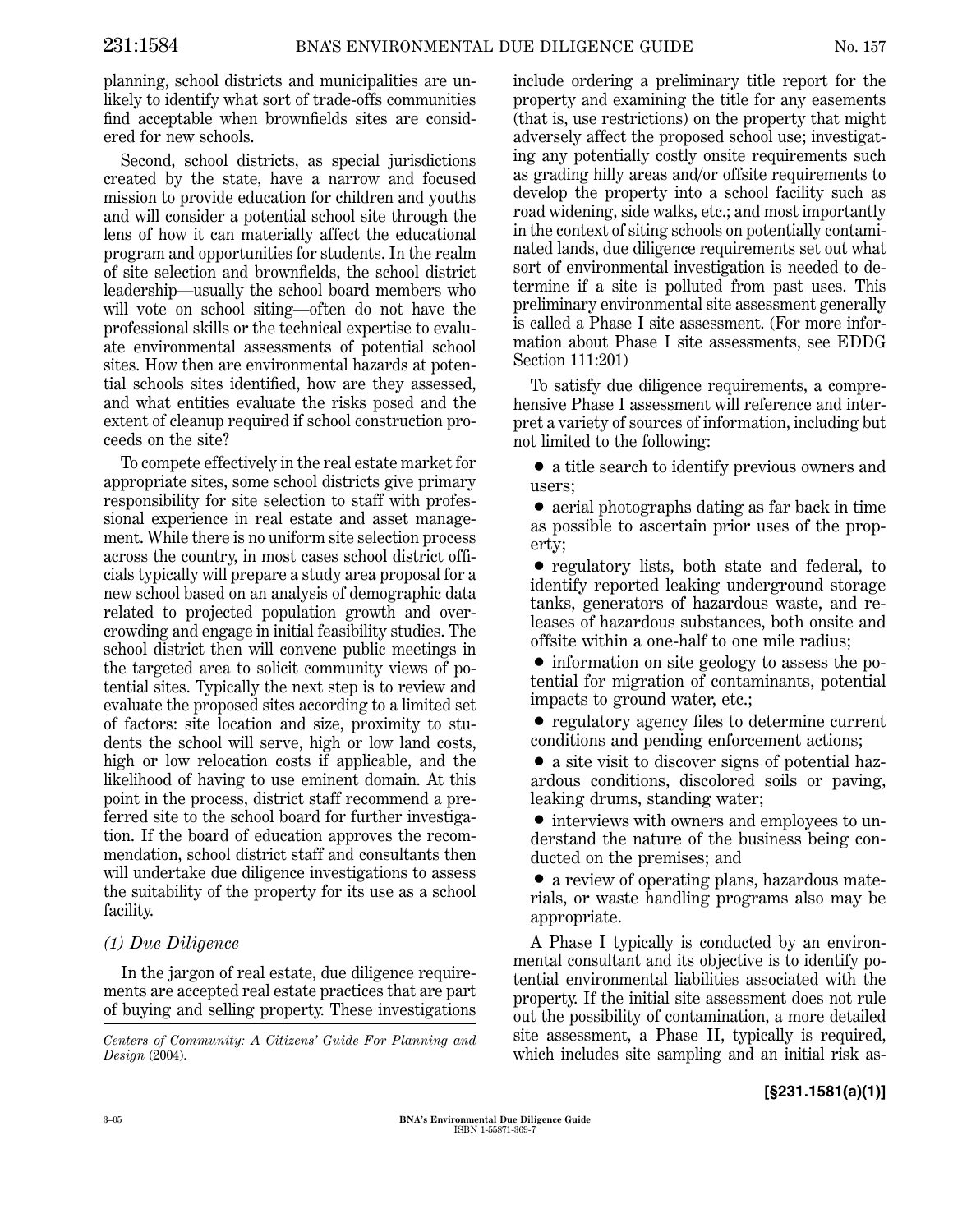sessment (for more information about Phase II site assessments, see EDDG Section 111:601). After the environmental assessment and other due diligence investigations are completed, the district staff typically will hold a second round of community meetings to review the information and answer questions about the preferred site. If the community does not mount strong political opposition to the site at this time, the board typically will approve the site for a new school.

There are, of course, other ways to structure a site selection process. Sometimes to diffuse tensions about the siting process and to build political support among local agencies and community groups, school districts may opt to appoint a site selection team consisting of administrators, the architect selected to design the project, community members both with and without children in the district, members of the local construction unions, public officials, and teachers. A site selection team typically will meet with the community to educate them about site selection and the criteria used to evaluate sites, ask local residents to identify possible locations for schools and provide the team with information about each site, conduct initial feasibility studies and then solicit the views of community representatives about the top ranking sites, and identify a preferred site and an alternative site for further study. The site selection team will conduct due diligence investigations, hire a consultant to undertake an environmental assessment and further feasibility studies as outlined above, and then recommend a preferred site to the local board of education.

The site selection process does not necessarily end after the school board approves a site for school construction or expansion. In many cases, the school district then must satisfy multiple demands of state agencies. In California, for example, the state's Department of Education (CDE) must approve school sites for districts seeking state funding to build or modernize schools. Without CDE approval, the school district can not submit their applications for funding to the State Allocation Board, the state agency that funds school construction projects.

#### *(2) Site Evaluation Standards*

Under the California Education Code, each new or expanded public school site must be evaluated according to certain specific "Site Evaluation Standards" set by the state legislature and CDE.<sup>13</sup> These include but are not limited to environmental standards about the site. CDE has promulgated twelve standards to help school districts identify and evaluate various potential school sites. These include:

• accessibility (access and dispersal roads),

• availability (title clearance, minimize condemnation of buildings and relocation of residents),

• cost (reasonable costs for site preparation including drainage, driveways, parking, removal of existing buildings and grading),

• environment (free from air pollution, dust, smoke and from sources of noise),

• location (strategically located to minimize student travel),

• political implications (public acceptance, receptivity of city and/or county planning commission, negative environmental impacts),

• public services (fire and police protection),

• safety (which is discussed more fully below),

• size and shape (net acreage consistent with CDE recommendations and room for future expansion),

• soils (seismicity of the site is acceptable),

• topography (level, with adequate surface and subsurface drainage), and

 $\bullet$  utilities (availability of utilities or feasibility of bringing utilities to the site).

CDE consider numerous safety factors and recommends school districts avoid sites that are within two miles of an airport, close to high voltage power lines, located in a flood plain or an active fault zone, or within  $1,500$  feet of a pipeline carrying hazardous materials including natural gas. It also urges school district officials to take into account the risks of siting schools on or adjacent to landfills and the proximity of the site to current or former chemical plants, dump areas, fuel storage facilities, oil fields, refineries, and agricultural areas where pesticides and fertilizer have been used heavily.

Other safeguards exist in addition to the CDE standards. Under California law, school districts must make a written determination to CDE that the proposed site is not any of the following:

• the site of a current of former hazardous waste disposal site or solid waste disposal site <sup>13</sup> See Cal. Educ. Code Section 17211. **13 unless, in the case of a former solid waste dis-**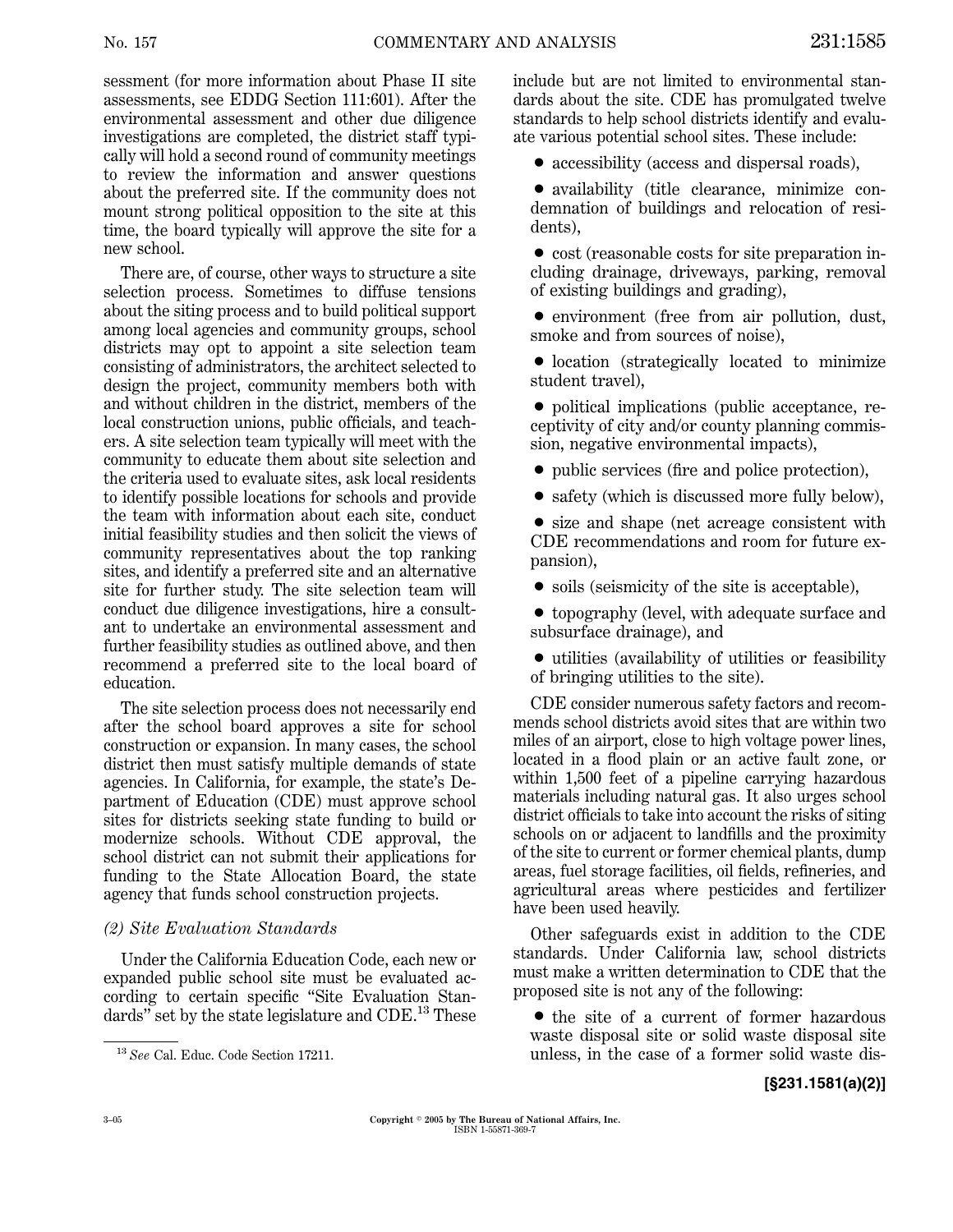posal site, the school district governing board concludes the wastes have been removed; $^{14}$ 

• a hazardous substance release site identified by DTSC;<sup>15</sup> or

• the site of one or more pipelines, situated underground or aboveground, which carry hazardous materials, substances, or wastes, unless the pipeline is used only to supply natural gas to that school or neighborhood.<sup>16</sup>

School districts also must consult with the local air pollution control district or air quality management district in order to identify facilities within a quarter mile of the proposed site that might reasonably be anticipated to emit hazardous air emissions or handle hazardous materials or wastes. To gain approval from CDE, the school district must determine no such facilities were identified, or if they do exist the associated health risks will not threaten public health at the site or that corrective measures will be taken that will mitigate risks from the emissions prior to occupancy of the school.<sup>17</sup> These findings must be submitted to CDE as part of the site approval process.

To reiterate, in California three parallel sets of safeguards should have prevented school sites from being located erroneously on contaminated sites or on properties burdened by other types of environmental hazards. The first safeguard, as we discussed above, is common real estate practices or due diligence requirements. For the vast majority of industrial or commercial property transactions, a Phase I site assessment is conducted to identify possible contamination at a site. The second set of environmental safeguards is tied to state funding for school construction, and thus provides strong incentives for school districts to follow CDE's evaluation standards in their site selection process and to pay particular attention to safety issues, including the presence of contamination at a site. And finally, the state's education code prohibits schools from being built on certain sites unless mitigation has been undertaken. Yet these safeguards did not prevent new school facilities from being built on contaminated properties in Los Angeles and in other areas of California during the 1990s when school districts across the state, and particularly the Los Angeles Unified School District (LAUSD), the second largest school district in the country, were under enormous pressure to find and develop sites for new school facilities in a short time.

In the next section, we will look at the steps in the process that led to these siting fiascoes.

#### *(b) When Safeguards Fail*

#### *(1) The LAUSD Story*

In the mid-1990s, LAUSD embarked on the largest school construction in its history. With a population of approximately 750,000 students and at projected growth rates, LAUSD forecasted a shortage of about  $200,000$  seats in the next two decades.<sup>18</sup> In 1997, Los Angeles voters approved a local bond measure, Proposition BB, providing \$2.4 billion for the repair and upgrade of existing LAUSD school facilities and the construction of new facilities to reduce school overcrowding. A year later in November 1998, voters throughout the state approved a bond measure, Proposition 1A, which provided \$2.3 billion for school facilities modernization and \$2.9 billion for new school construction statewide. This bond measure also allocated \$278 million for LAUSD, designating funds for the construction of new facilities to relieve overcrowding at elementary schools. School districts competed for Proposition 1A funds, which require a 50 percent match from the district.

With record amounts of construction monies, LAUSD put forward an ambitious master plan in 1998 to build 51 new schools over the course of the decade. Typically, a school district will consider at least five alternative sites in each case, which means LAUSD had to identify and consider roughly 500 sites in the initial phase of their plan. According to a number of stakeholders interviewed for this report, LAUSD was overwhelmed by these demands, had insufficient resources for the effort involved, and did not have an adequate long-range plan or a set of consistent criteria to work effectively with community residents to move forward on selecting locations of new schools.

While district staff were facing these challenges on the ground, the school district's bureaucracy began to implode. Over a two-year period, four different superintendents came and left, many key staff members resigned, and a major reorganization of the district into eleven local districts created tremendous uncertainty. As one activist put it, LAUSD was under such time pressure to identify potential sites so they would not lose state funding that they had consult-

ants select sites by driving around target areas speci-<br>
<sup>14</sup> Calif. Educ. Code Section 17213(a)(2).<br>
<sup>16</sup> Calif. Educ. Code Section 17213(a)(3).<br>
<sup>17</sup> Calif. Educ. Code Section 17213(b).<br>
<sup>17</sup> Calif. Educ. Code Section 17 <sup>18</sup> Los Angeles Unified School District, *Strategic Execution Plan* (2003).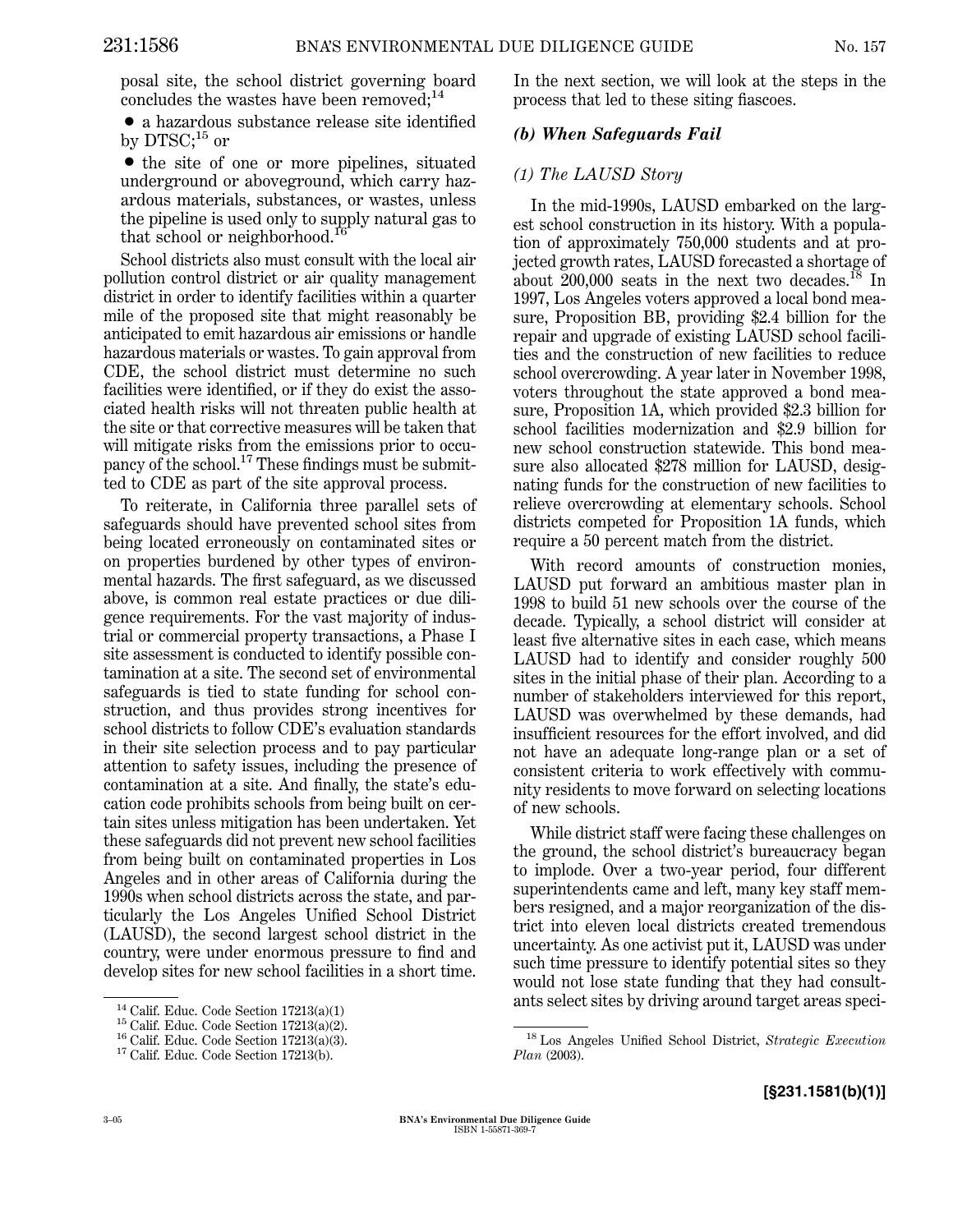fied by the district's demographers or derive alternative sites based on the input of local residents or workers. In view of these ad hoc attempts to find sites quickly, community meetings and hearings to discuss alternative sites often would become blood baths, according to one participant. Advocates of a particular site might pack the hall with fellow supporters so site selection decisions often were the result of political pressure, not a careful consideration of the benefits and needs of the community. Such decisions often were based on cronyism that focused on the kind of deal the district could get on the land rather than on the extent to which the school was needed in a particular community, how it would improve educational opportunities for students, or how it could help jump start a community development effort. These criticisms of the LAUSD approach to site selection extended beyond the activist community. The district, in a moment of self-criticism, found little progress had been achieved in the first few years of the construction program, reporting ''no new schools site had been selected, and few new buildings had begun design.''<sup>19</sup>

In an attempt to speed up the acquisition of sites for new schools, LAUSD used an expedited process that excluded community participation until after the site had undergone extensive feasibility studies. At nearly half of the 51 school projects identified in the 1998 master plan, LAUSD opted for an expedited process under which consultants or district staff identified a single site rather than a list of alternatives and did not solicit site suggestions from the community. An expedited process was used when the site did not involve displacement of homes or businesses and the district believed it needed to act quickly. While this practice enabled LAUSD to be more opportunistic in the real estate market, the expedited process prevented the district from gaining valuable information and suggestions about alternative sites from local community residents and information about past uses and environmental conditions of various sites. As one community representative put it, LAUSD staff or consultants would arrive at a meeting purportedly to discuss alternative sites and then announce why they were moving ahead with a specific site and assert that no school would be built in the neighborhood if there was community resistance to the predetermined location.

The lack of transparency that characterized LAUSD's site selection process, and the overwhelming need to push sites through the process to avoid jeopardizing state school bond monies, influenced how the district acted on environmental assessments of potential school sites. In 1995, the California Department of Toxic Substances Control (DTSC) discovered that LAUSD was constructinga new middle school across the street from a state superfund site. The Jefferson New Middle School was being built in the heart of Los Angeles' old industrial core. The school had been built on land polluted by toxic chemicals from an nearby chromium-plating plant as well as industrial wastes from a World War II-era munitions plant. Despite the risk of encountering contamination at a large brownfield site, LAUSD had decided to build this new school to accommodate the growing school-aged population in the area. LAUSD used its legal authority and expertise to assess and self-certify the clean up at the school, but subsequent investigations under DTSC's oversight claimed the new middle school site never had been properly characterized for contamination prior to acquisition and construction, and that many questions remained unanswered regarding cleanup activities that had been performed at the site prior to construction of the school.<sup>20</sup>

A state audit of LAUSD revealed the school district had built 13 schools on or in close proximity to sites containing hazardous substances. Perhaps the most well known example of a school siting process gone terribly wrong is the Belmont Learning Complex in Los Angeles. In that instance, LAUSD planned to build a joint-use development including affordable housing, community service centers, retail establishments, and a high school campus on a 35 acre site in downtown Los Angeles. The site recommended by LAUSD staff and approved by the school board had been used to dispose of waste oil and contained oil pipelines and sits on top of the extensive Los Angeles oil field. The presence of contamination was recognized but not adequately communicated to the school board or to the local community. According to the state audit, ''Staff did not advise the board that if it acquired the site, the board would violate the state law prohibiting school districts from building schools on hazardous waste disposal sites or on sites that contain pipelines carrying hazardous waste." The audit goes on to say in a particularly excoriating passage that staff from LAUSD's environmental branch ''underreported environmental and safety hazards because of pressure from branch managers

<sup>19</sup> Los Angeles Unified School District, *Strategic Execution Plan for the Delivery of New Schools* (2001).

<sup>20</sup> California Department of Toxic Substances Control, *Schools White Paper 14* (1999).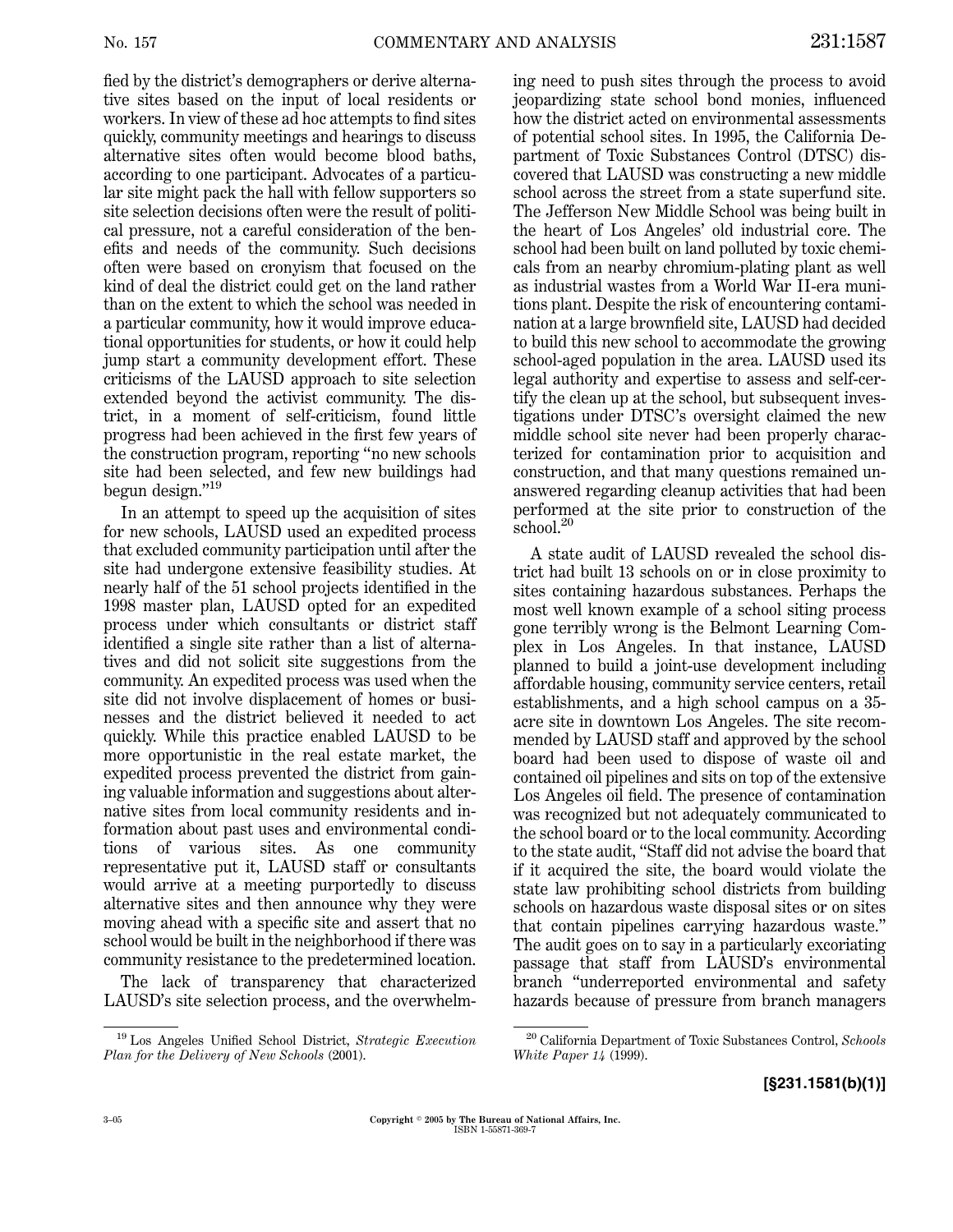and others in the district'' and that ''the district does not consider important criteria recommended by CDE or assess whether building on a site would violate the law before selectinga single site to study for feasibility."<sup>21</sup> Construction on the school nevertheless began in 1998, but was halted within a year after the extent of the environmental hazards at the site became more widely known. Almost \$150 million dollars has been spent on the site, making it the most expensive school in America, and it remains unfinished.

## *(2) Rio Del Norte Elementary School*

While perhaps not at the same scale as Los Angeles, other school districts in the state also discounted the possibility of contamination found in environmental assessments at proposed school sites. The Rio Del Norte Elementary School site in a rural area of Ventura County is a particularly instructive example of how school districts use, and misuse, environmental assessments in their decision making process.

In the summer of 1999, the Rio school district in Oxnard was planning to build an elementary school on a 10-acre parcel of land. The land had been donated to the school district by a developer and stood in the middle of a new housing development. The school site and the surrounding residential area had been used for agricultural purposes from at least 1945 to 1989, and the primary crops grown on the site were row crops and strawberries. The property was vacant until 1993 when it was purchased by a local developer.

In keeping with the due diligence requirements in effect at the time, the school district hired a consultant to conduct a Phase I site assessment. The investigation used the customary sources to evaluate areas of potential environmental concern: aerial maps, a database search of standard government environmental records, building records, a visual inspection of the site, and interviews with the former owner. During the site visit, the consultant noticed stained soils adjacent to two 55-gallon drums of an oil-based substance and noted that ''based on the information and the fact that the property had not been used for agricultural purposes for at least six years, concentrations of agrichemicals on the property are not expected to exceed background levels for areas of Ventura County with similar past land use. $"^{22}$  The report, hedging its bets, cautioned that ''verification of residual pesticide and herbicide concentrations within the onsite soils can be achieved only through a program of soil sampling and laboratory analysis.''<sup>23</sup> In the end, the report concluded the potential for subsurface contamination on the property at concentrations that might require cleanup was ''moderate'' due to two factors: stained soils in the southwest corner of the property and the 45 years of agricultural land use on the property.

For the school district, the Phase I did not raise any red flags, and it decided to hold a groundbreaking ceremony for the new school within a week or so of receiving the Phase I report. At this point, with the fallout from Belmont and other schools in Los Angeles, the school district, anticipating future regulatory reforms for school siting, asked DTSC to certify the site in time for the groundbreaking ceremony in a few days time. The district wanted DTSC certification before it sent the approval packet to CDE to get in line for state funding, and as one DTSC official who worked on the site noted, ''the district wanted it yesterday." After reviewing the Phase I, DTSC ordered the school district to take soil and ground water samples of the site. The testing found elevated levels of dichlorodiphenyltrichloroethane (DDT), persistent organochlorine pesticides, and toxaphene down to a depth of a one foot. Instead of a groundbreaking ceremony, the school district found itself liable for cleanup costs because there is no provision in the federal superfund law or in California waste laws to allow the current owner to recover costs from past owners or operators when the contamination occurred through normal agricultural practice. The school district entered into a cleanup agreement with DTSC and was required to excavate approximately 5,000 cubic yards of contaminated soil. The cleanup costs amounted to roughly \$1 million.

## *(3) Shortcomings of Site Selection Process*

The examples from LAUSD and the Rio school district are instructive. Despite the three layers of safeguards discussed above to ensure new schools were built on environmentally clean land—due diligence requirements, CDE evaluation standards, and statutes prohibiting school construction on certain sites—the pressures to build new schools and the incentives for school districts to get in the state fund-

<sup>21</sup> California State Auditor, *Los Angeles Unified School District: Its School Site Selection Process Fails to Provide Information Necessary for Decision Making and to Effectively Engage the Community* (1999).

<sup>22</sup> *Phase 1 Environmental Assessment, Vacant Rio Elementary Property*, Environmental Assessment Specialists (1998). <sup>23</sup> *Id*.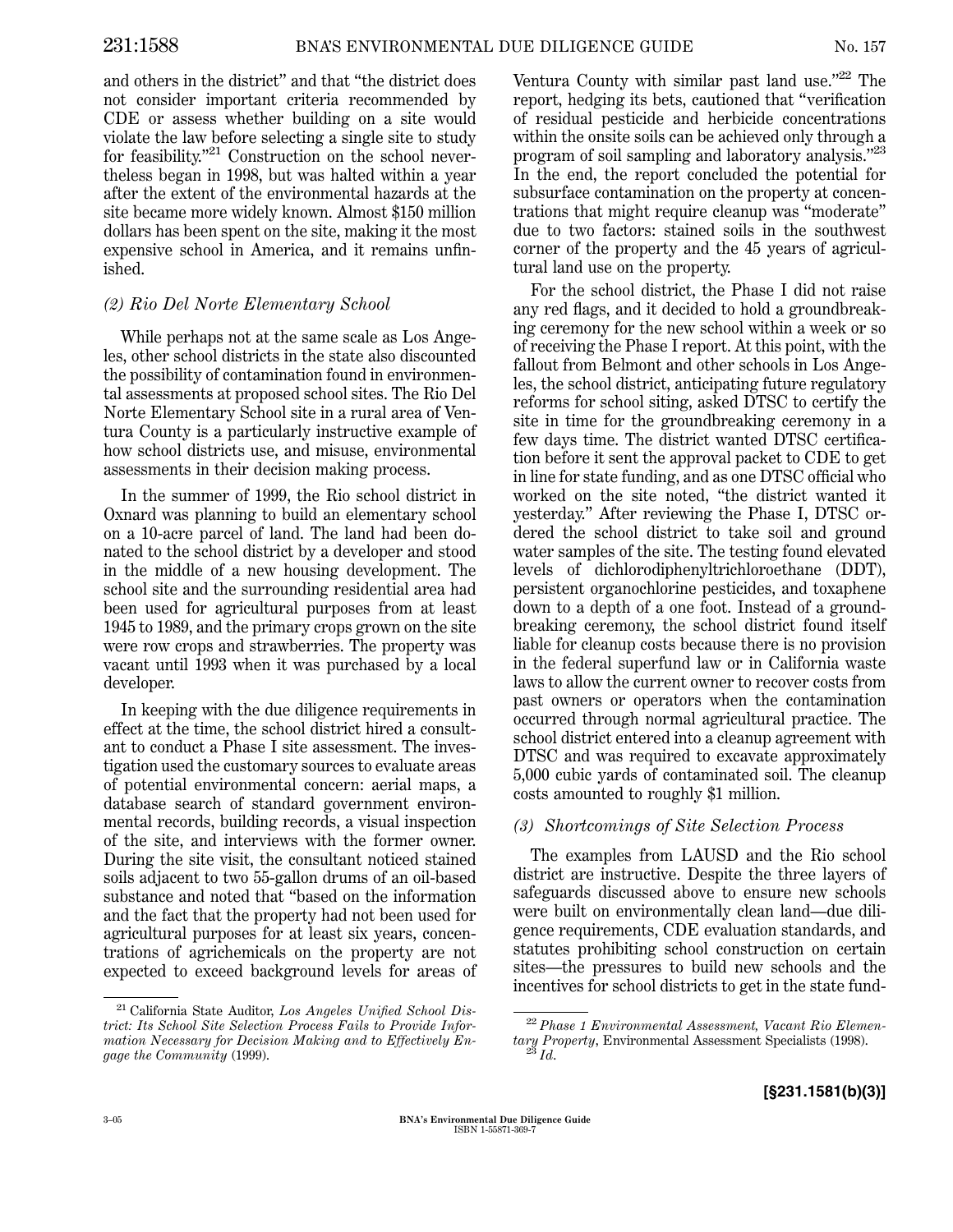ing queue ahead of other school districts led certain school districts to discount the possibility of environmental contamination at a school site and do little to aggressively investigate data gaps in the Phase I assessments.

Based on these examples, four shortcomings can be identified with the site selection process in place during the 1990s, before sweeping reforms took place:

(1) *Inadequate due diligence on the part of school districts.* Without the involvement of lending institutions in acquiring property for school construction, school boards have less incentive to perform rigorous due diligence. By requiring site investigations as a condition for loans on acquiring property, banks and other lenders have served as de facto environmental detectives. To protect their own investments and to avoid liability, lenders have played a key role in the discovery of contaminated properties, helping to ensure proper site characterization and cleanup are performed. But in California the acquisition of property for schools was funded by public money, without the involvement of lending institutions. It would appear due diligence was not conducted with the same scrutiny as would be the case in private property transactions.

(2) *School district self-certification of cleanups.* A major flaw in the system is when school districts have the responsibility and authority not only to clean up site contamination, but also to certify the cleanup has been properly completed before the school facility is constructed. School districts often do not have expertise in site assessment and cleanup and there may well be conflicts of interest within the school district. As the California Legislative Audit documented, pressures to get a school up and running to meet enrollment needs may influence how contaminated sites are characterized and how school districts interpret probabilistic information contained in site assessments, thus leading to poor siting choices and less stringent cleanups.

(3) *Withholding information about site conditions from the local community.* One of the more troubling findings in the LAUSD audit was that information about environmental hazards at proposed sites was not provided to local communities and the general public if it was thought to be too threatening. Public discussion about health risks at contaminated sites are inevitably

contentious because what is determined to be an acceptable risk when contamination is left on site is as much a political and ethical matter as a technical one, particularly at sites proposed for schools. Community residents need relevant information to decide if a local school proposed for a contaminated site will be safe for their children.

(4) *Problematic Phase I site assessments on former agricultural lands.* According to DTSC staff interviewed for this report, the ambiguity and lack of specificity in the site assessment for the Rio Del Norte example was not atypical at the time. Reviewing other Phase I assessments for school construction on agricultural parcels, DTSC staff found a number of problems, both with the Phase I standard and the way in which the standard was used by school districts. According to DTSC reviewers, the information collected in Phase I often was much too general and consultants would ''never go into detail'' about past uses of the land. More information about cropping patterns or the location of potential hot spots, such as chemical mixing areas, was needed. Moreover, consultants rarely, if ever, interviewed the right people, such as long-time maintenance workers who might have had firsthand knowledge about the use of pesticides and fertilizers. These employees would have been able to point site assessors to potential hot spots, such as mixing or disposal areas. One DTSC official said that of the 200 site assessments the department reviewed in 1999 and 2000, the ''vast majority'' were not sufficient and were sent back to the consultants for more information to derive a more complete picture of past uses. Consultants placed too many caveats on the data describing past uses and often were unwilling to go out on a limb and use their professional judgment to draw more firm conclusions about site environmental conditions or what additional testing was needed. This hedging ultimately was counterproductive for school districts and communities. It gave school districts officials the wiggle room to interpret a Phase I in such a way as to minimize potential contamination. It also acted as an obstacle for those school district officials who wanted a more rigorous characterization of site conditions through further investigations, including sampling. Some school districts, such as Rio Del Norte, ended up paying considerable cleanup costs when the district's preferred site was subject to greater regulatory

#### **[§231.1581(b)(3)]**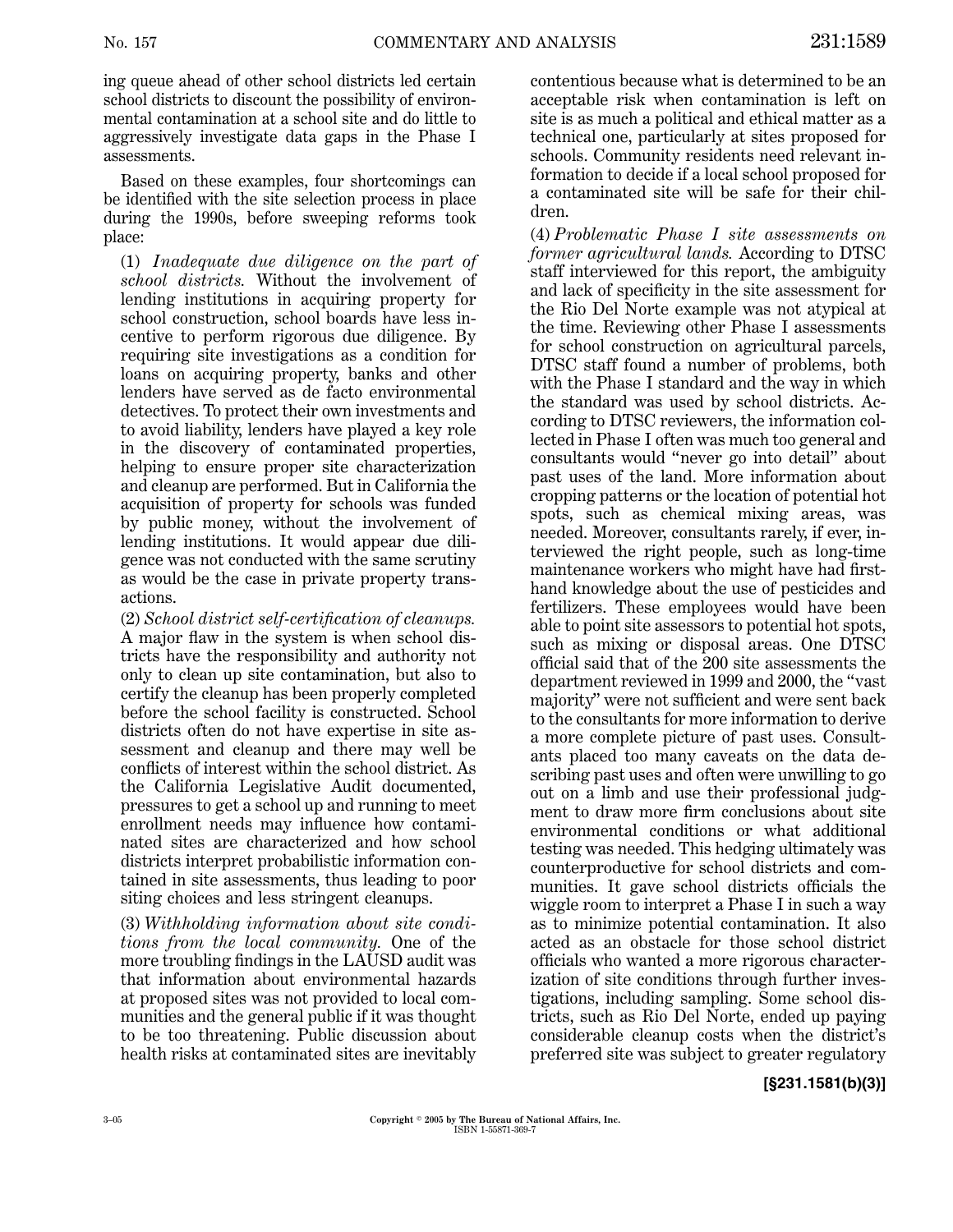scrutiny. But for many school districts, an agricultural past use where pesticide application was thought to be within legal restrictions was considered to be ''a get home free card'' allowing the property to convey with no red flags about contamination.

## *(c) Reforming School Siting in California*

By 1999, DTSC had identified thirteen schools in the greater Los Angeles area that had been built on contaminated land. These discoveries, coupled with the harsh criticism of LAUSD by the Joint Legislative Audit Committee's report, added to the mistrust in many communities about the district's ability to conduct thorough and accurate environmental assessments and to build schools that are safe for students and staff. The problem was not confined to Los Angeles. As school district officials and their real estate consultants testified during numerous state legislative hearings on school site acquisition practices, it became increasingly clear the system was flawed significantly. For many, the root of the problem was that school districts had the responsibility and authority both to investigate and clean up contamination as well as certify that remediation had been properly completed prior to the actual school site acquisition. The hearings raised troubling questions about potential conflicts of interest in this decisionmaking process, and they raised concerns about the prevalence of site contamination at existing schools.

#### *(1) 1999 Legislative Reforms*

In an effort to correct these deficiencies, in 1999 then-Gov. Gray Davis signed into law two bills that changed the way California school districts investigate and acquire school sites. $^{24}$  Since Jan. 1, 2000, DTSC must be involved in the environmental review of proposed school sites to ensure the selected properties are free of contamination, or if the site was previously contaminated, that it is cleaned up to a level that is protective of the children and staff who will use the new school. All proposed school sites that will receive state funding for acquisition and/or construction are required to go through a comprehensive environmental review and cleanup process subject to DTSC oversight.

The mandate not only requires DTSC to review Phase I and Phase II investigations (which are called preliminary endangerment assessments or PEAs in California), but gives the department broader authority to investigate asbestos, lead, and underground storage tanks. Thus, under the statute DTSC has the ability to be more of a one-stop-shop for environmental site review.

#### *(2) Preliminary Endangerment Assessment Process*

Under the new law, DTSC has 30 days to review the Phase I report and make its determination. If the department concludes the site is suitable for acquisition, it will issue the school district a ''no further action letter." If a Phase I report is lacking sufficient detail or deficient in any way, DTSC must tell the school district what further information or investigations are needed for the department to makes its determination. If the Phase I reveals potential contamination, school districts either can contract with a qualified environmental site assessor to conduct a PEA or choose not to proceed with the site. The goal of a PEA is to determine whether there has been a release of a hazardous material at a site or whether a naturally occurring hazardous material is present that could pose a potential threat to public health or the environment. Typically, site sampling is conducted to identify the specific contaminants and to estimate the extent of the pollution. A risk evaluation, using the results from the environmental sampling, is conducted to estimate the potential threat to children's health or the environment. Because children are involved, all proposed school sites must be suitable for residential land use, DTSC's most protective cleanup standard.

Before a PEA can be undertaken, the statute requires school districts to sign an Environmental Oversight Agreement (EOA) with DTSC. As the name implies, an EOA is an agreement, not an enforcement order, and it provides a formal mechanism for a school district to perform a PEA under DTSC oversight. As part of the process, DTSC will assign a project manager as the technical contact to assist the school district through the implementation of the PEA and advise the district if there are any shortcomings with the PEA. DTSC project manager also will oversee the PEA risk assessment and provide public participation support.

Because LAUSD and other school districts were criticized for lack of community outreach in school siting, DTSC oversight brought mandated changes to the way the public is involved. Under the California Health and Safety Code, public participation activi-<sup>24</sup> A.B. 387, S.B. 162. ties during a PEA are meant to be an integral com-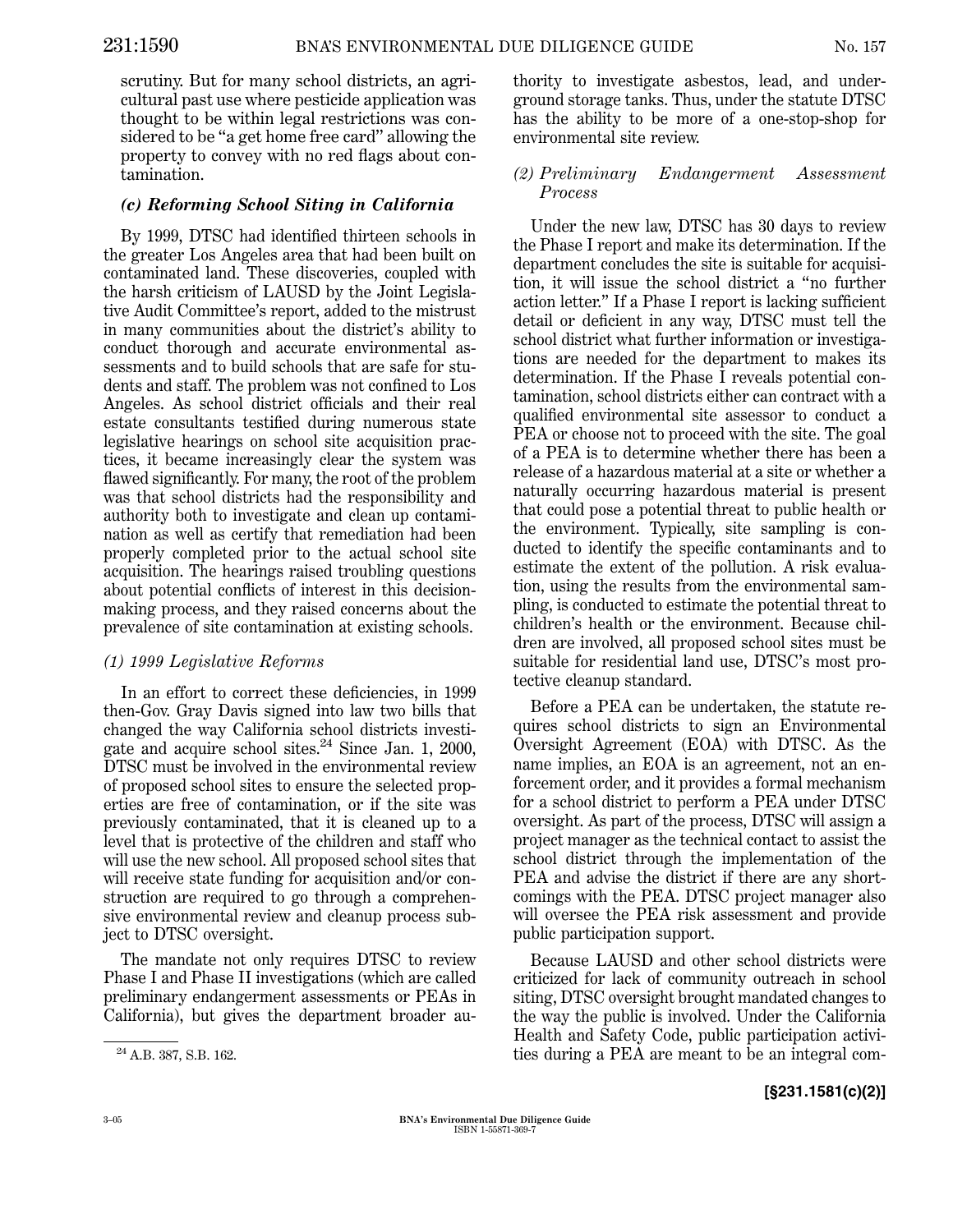ponent of the site mitigation process.<sup>25</sup> Prior to beginning a PEA, public participation specialists at DTSC will help a school district prepare a community profile that determines the level of community interest, community knowledge about the site, mechanisms for establishing communication, information needs, and the best way to notify the community before sampling begins. The magnitude of public participation activities will differ from site to site depending on community interest and site conditions. Should further action at a site be required following completion of a PEA, the school district, again with the help of DTSC, must develop a formal community relations plan that solicits community concerns, suggestions, and comments throughout the site mitigation process.

If an approved PEA concludes the proposed school site is contaminated and cleanup is required, the school district either can clean up the property under DTSC oversight or decide to eliminate it from further consideration. If the school district elects to proceed with a cleanup, it must do the following: prepare an estimate of the cost of investigation and cleanup of the proposed site; assess the benefits of selecting the proposed site compared to alternative sites; obtain the approval of CDE to acquire the site; and evaluate the suitability of the proposed site in light of alternative sites recommended by CDE.<sup>26</sup>

#### *(3) Cleanup Agreements*

If the school district decides to acquire the site or proceed with construction, it is required to enter in a voluntary cleanup agreement with DTSC. Most further actions at proposed school sites have been excavation and removal of contaminated soils or subsurface methane contamination. Before conducting a removal action, the school district is required to prepare a Removal Action Workplan (RAW). The RAW is a remedy selection document and can address contamination across the entire site or focus on a portion of a property, such as removing lead-laden soil around a building. When the cleanup is complete and DTSC is satisfied the cleanup goals have been achieved, the department will issue a letter to the school district certifying the cleanup meets state standards. For those sites where the cleanup includes long-term operation and maintenance (O&M), the school district and DTSC will enter into an O&M agreement before site certification. The O&M agreement is an enforceable document that requires the school district to implement an approved O&M plan under DTSC oversight.<sup>27</sup>

## *(4) Creation of Schools Property Evaluation and Cleanup Division*

To implement the new legislation, the state funded a significant number of additional new staff to address schools. In May 2000, DTSC's Site Mitigation Program established a separate division, the Schools Property Evaluation and Cleanup Division. The new division has faced steep challenges in implementing the new law. For many school districts the new law means an additional and unwelcome layer of regulation. Given the need to build schools in the state, the lack of clean and appropriate sites in many urban areas where schools are most needed, and the competition for limited state funding, school districts have argued the additional time needed for external review, as well as the transaction costs, would hinder their ability to get in line for state bond funds and thus delay much needed new school construction.

School districts in California, as elsewhere, are powerful political players and have lobbied state officials and legislators to change existing laws and policies. For example, in September 2000 a new measure was signed into law that modified the public review of PEAs.<sup>28</sup> The law requires districts to provide notice to residents in the ''immediate area'' of a site subject to a PEA before work begins on the site. DTSC suggests the term ''immediate area'' should refer to an area in the line of sight of the proposed project. While this streamlines the public review process, it arguably provides less opportunity for community groups outside the "line of sight" to become appraised of the environmental analyses conducted on site. The law also streamlined the process by enabling school district to jump directly to a PEA without first preparing a Phase I.

## *(5) Funding Issues*

Funding issues for cleanup have been a source of contention since the program was implemented. To help integrate cleanup with site acquisition and planning, the California Education Code was amended effective Jan.  $1, 2003$ , to provide state funding for response actions at school sites where DTSC has required cleanup. In addition to new construction

 $^{25}$  Cal. Health & Safety Code Section 2536.1(h)(1).<br> $^{26}$  California Department of Toxic Substances Control, School Property Evaluation and Cleanup Division, *New Environmental Requirements for Proposed Schoolsites* (Fact Sheet) (2001).

<sup>27</sup> *Fact Sheet #4: Further Action/Response Actions at School Sites*, California Department of Toxic Substances Control (2002). <sup>28</sup> A.B. 2644.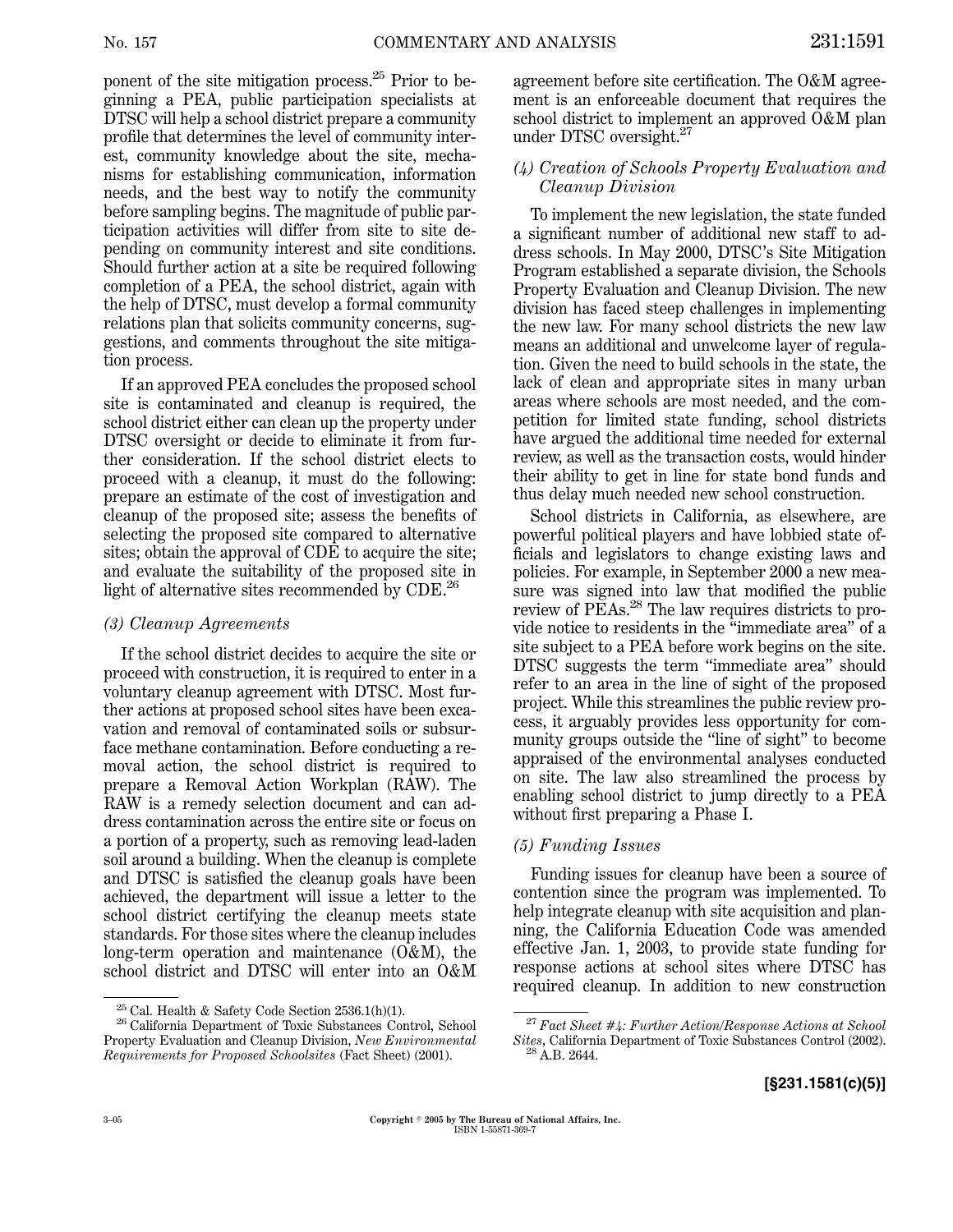and site development grants, the state allocation board may provide up to 50 percent of the total costs for evaluation and response actions as determined by DTSC. These include the costs to prepare the cleanup plan, DTSC oversight costs, and the cost to implement the cleanup, excluding costs associated with O&M. Under the amended code, financial hardship districts can receive funding up to 100 percent of the total evaluation and response action costs. Other changes in the law specify that a new construction grant may be used to pay for cleanup costs related to hazardous substances at a new or existing school.

## *(6) Assessment Results*

Despite the resistance of school boards and recent cuts in its operating budget, the school division of DTSC completed assessments at more than 1,000 school sites between January 2000 and June 2003. As Figure 1 shows, of the 1,133 assessments, 642 were Phase I assessments, 431 were PEAs, and 60 were removals or remedial actions. Of the 642 Phase I assessments conducted, slightly less than half led to "no further action" determinations, with the remainder requiringa PEA. From the data it is unclear how many school districts at this point dropped the site from further consideration. However, the data do show that at the PEA stage, 73 percent of assessments led to a ''no further action'' declaration. Of the 118 PEAs that required a remedial or removal action, it is unclear how many school districts opted to continue with the site acquisition process. Despite the perception that the program was onerous and delayed new school building, cleanup activities were required on only 60 school sites during the two and a half years of the program.

In broader economic terms, the time and costs of environmental review of new school projects can be put in sharp contrast with the costs associated with inappropriate school siting decisions in the past. As Figure 2 shows, the cost of a Phase I is quite modest compared to the millions spent on new school construction and can be completed in less than two months. DTSC review typically will add another month to the process and imposes a small oversight fee. Similarly, the costs of a PEA and the time required to conduct it is minimal compared to the resources school districts devote to site acquisition and construction. Arguably, an effective school siting program can help school districts avoid costly mistakes when they site a school on a contaminated property. Even excluding the Belmont Learning Complex from the equation, the LAUSD expects to spend more than

\$30 million on cleanup costs alone at eight schools, including the Jefferson New Middle School, that were sited on or near contaminated properties.<sup>29</sup> This calculation does not take into account the social costs to communities, the political costs to school boards, and the lost educational opportunities for students.

|  |  |  |  |  | <b>Figure 1: DTSC School Site Assessments</b> |
|--|--|--|--|--|-----------------------------------------------|
|--|--|--|--|--|-----------------------------------------------|

|                            | Jan. 2000-June 2003 |  |  |  |
|----------------------------|---------------------|--|--|--|
| Phase I Assessments        | 642                 |  |  |  |
| PEAs                       | 431                 |  |  |  |
| RAWs/RAPs/RIs              | 60                  |  |  |  |
| <b>Phase I Assessments</b> |                     |  |  |  |
| No Action                  | 313                 |  |  |  |
| PEA Required               | 329                 |  |  |  |
| PEAs                       |                     |  |  |  |
| No Further Action          | 313                 |  |  |  |
| <b>Further Action</b>      | 118                 |  |  |  |
| RAWs/RAPs/RIs              |                     |  |  |  |
| Completed                  | 39                  |  |  |  |
| Active                     | 21                  |  |  |  |

**Source:** DTSC Schools division

|                                       |  | Figure 2: Time and Costs for Environmental |
|---------------------------------------|--|--------------------------------------------|
| <b>Review for New School Projects</b> |  |                                            |

|                       | Cost range   | Duration          |
|-----------------------|--------------|-------------------|
| Phase I Assessment    | $$4,500 -$   | 4 to 6 weeks      |
|                       | \$6,500      |                   |
| <b>PEA</b>            | $$70,000 -$  | 4 to 10           |
|                       | \$200,000    | months            |
| Removal Action Work-  | $$10,000 -$  | $2 \text{ to } 7$ |
| plan (RAW)            | \$75,000     | months            |
| Remedial Action Work- | $$150,000 -$ | 8 to 20           |
| plan (RAP)            | \$1.5M       | months            |

## **Source:** LAUSD

## *(7) Limitations of the Reforms*

California's legislation to ensure new schools are sited safely is a very good first step and one that other states could use as a basis for school siting regulation. However, the legislation leaves some major gaps in DTSC authority to investigate the environmental conditions of proposed school sites. The legislation as it currently is interpreted authorizes DTSC to look for contamination on the proposed

<sup>29</sup> Based on information from a personal communication with LAUSD.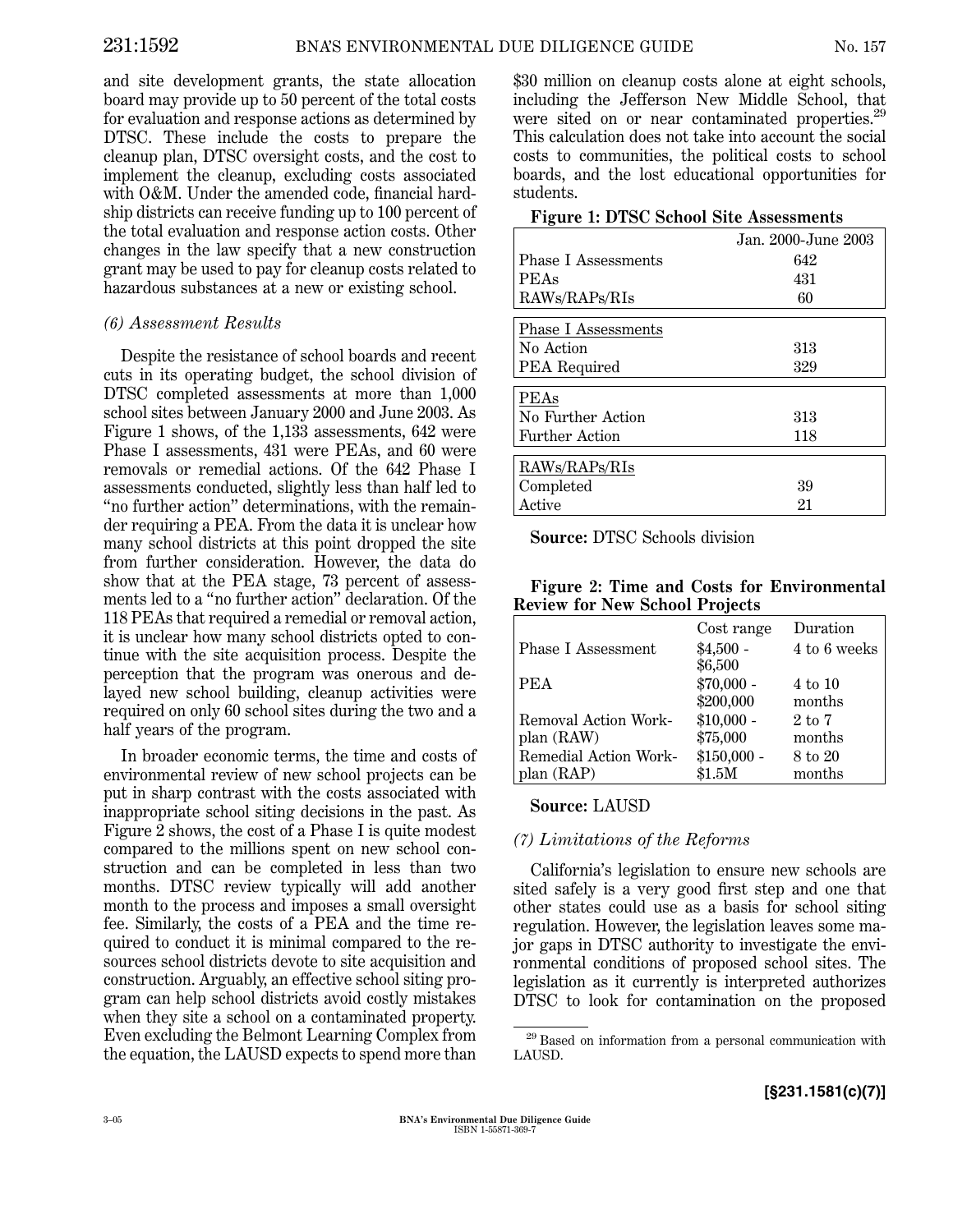school site but not for contamination on properties adjacent to the proposed site, and it does not give the department authority to address other offsite hazards that may affect the environmental conditions of the school environment, such as emissions of hazardous air pollutants from stationary or mobile sources.

Perhaps a more serious limitation of the law is that DTSC does not have the authority to evaluate environmental conditions at existing schools. DTSC can assess existing schools only if they have been invited to do so by a school district, typically after a contractor has discovered something during excavation or if a temporary measure, such as a cap on a landfill, fails and is noticed by parents or children who then demand the school district to take action. For DTSC staff and others interviewed for this report, the lack of authority to investigate existing schools was the most serious limitation of the school program. In their view, many schools are likely to have UST problems and contamination in maintenance yards, areas for fueling buses, in-house auto shops, etc. Yet school districts are unlikely to come forward due to the potential costs associated with cleanup, the transaction costs, and the public participation requirements of the state's cleanup statutes. Clearly, DTSC and others need to convince school districts that the department's approach is not punitive but rather consultative.

Another limitation of the current program is the public's inability to obtain information early in the school siting process about contamination and health risks at a proposed school. Potential hazards typically are not presented to the community when selecting sites for initial review. The legislation does not mandate that the public have the opportunity to review a Phase I or comment before DTSC issues a no-further-action letter declaringa site is appropriate for a school. Therefore, the public is not made aware of site conditions and it cannot supply missing information or influence how the site should be characterized.

More broadly, there are conflicts of interest that have in the past and may continue to make the environmental part of the site selection process less important than other site considerations— air quality, cost, location, traffic access, and size. One way to deal with these trade-offs and to encourage more open deliberations is to hold public comment periods throughout the school siting process and to institute citizen advisory groups to liaise regularly with school districts and regulatory authorities.

#### *(d) Conclusion*

At this point, only California and Illinois have passed legislation that requires the state regulatory agency to be involved in the environmental review of properties on which a school district proposes to construct a school. There is a need for other states and localities to follow California's lead. To ensure effective site assessments and cleanups at proposed school sites, a regulatory framework needs to include site certification by the state regulatory agency, considering not only releases of hazardous substances but also naturally occurringhazards such as asbestos and radon; fund school districts to conduct site assessments and cleanup; create incentives for long term monitoring of site conditions; and provide meaningful opportunities for community involvement. School environmental assessments also should consider the potential for vapor intrusion, that is, the migration of volatile chemicals from the subsurface into overlying buildings, athletic fields, and even constructed playgrounds. Vapor intrusion increasingly is seen as the new frontier for environmental response and should be factored into decisions about where to build schools (for more information on vapor intrusion, see EDDG Section 231:1525). And finally, to avoid many of the problems that surfaced at LAUSD, the financing of school construction should be modified so that, like private financing for commercial construction, it encourages environmental responsibility rather than reward hasty and ill-informed school siting decisions.

In California and in other states, a number of issues related to school siting and brownfields will require attention in the comingyears and should be the focus of additional research and outreach efforts. How can state regulatory agencies work more effectively with school districts to establish an approach for evaluating existing school sites? How can we create effective screening mechanisms in the absence of integrated environmental data? What kinds of resources and funding should be devoted to help school districts assess and cleanup brownfield sites for schools, particularly cases of financial hardship? And finally, how can school districts and other local jurisdictions collaborate more effectively so sites with environmental hazards are recognized and, if need be, dropped from consideration at the outset rather than being caught by a regulatory agency late in the day, after a considerable amount of resources and effort have been expended?

**[§231.1581(d)]**